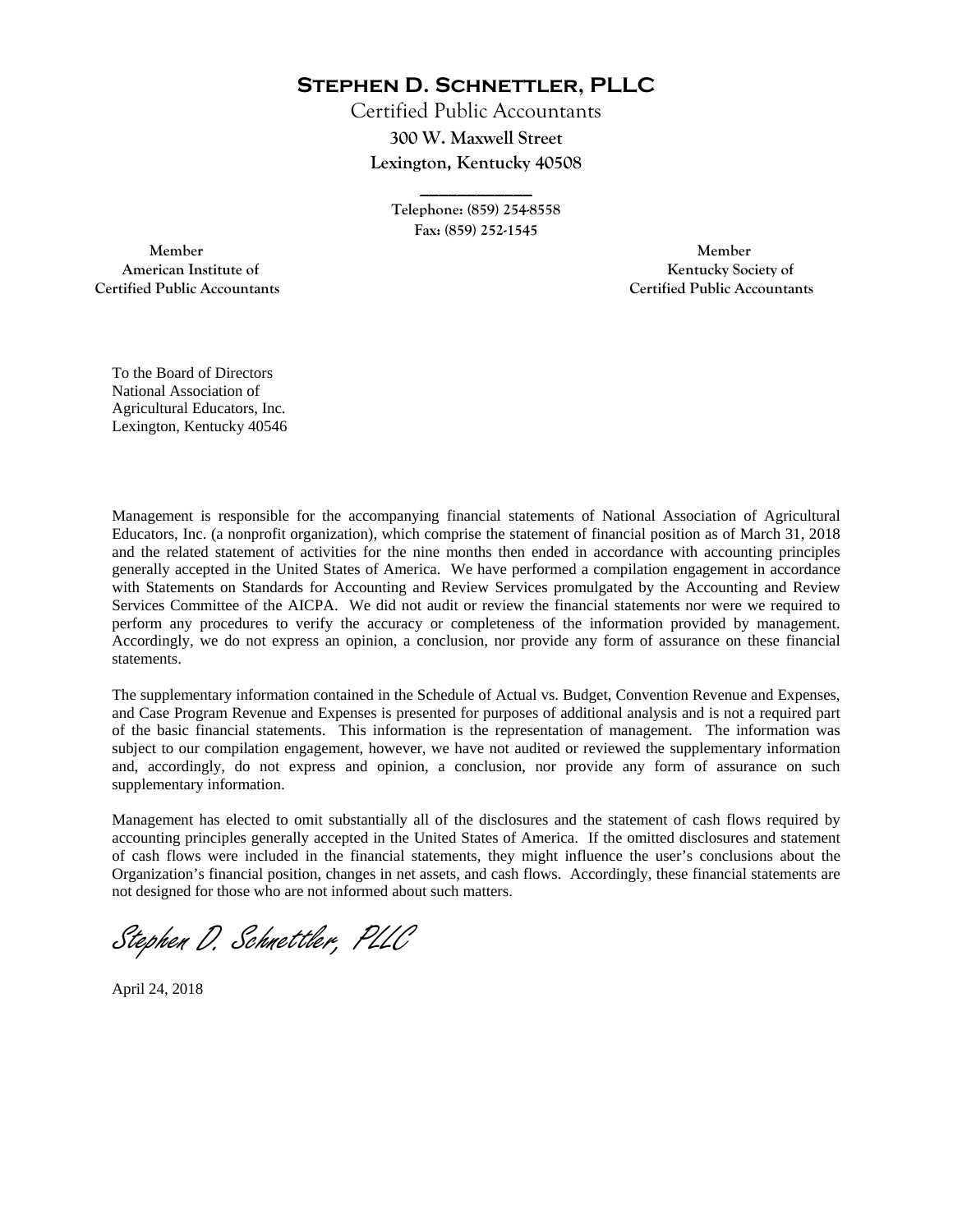# NATIONAL ASSOCIATION OF AGRICULTURAL EDUCATORS, INC. **Statement of Financial Position** March 31, 2018

| <b>ASSETS</b>                           |                 |
|-----------------------------------------|-----------------|
| Cash on deposit                         | \$<br>74,426    |
| Investments - operating fund            | 741,099         |
| Investments - life membership fund      | 256,248         |
| Accounts receivable                     | 248,754         |
| Inventory                               | 5,000           |
| Prepaid expenses                        | 49,292          |
| Property and equipment - CASE           | 352             |
| Property and equipment                  | 7,717           |
| <b>TOTAL ASSETS</b>                     | \$<br>1,382,888 |
| <b>LIABILITIES AND NET ASSETS</b>       |                 |
| <b>LIABILITIES</b>                      |                 |
| Accounts payable                        | \$<br>48,600    |
| Accrued leave payable                   | 40,336          |
| Other current liabilities               | 7,276           |
| <b>TOTAL LIABILITIES</b>                | 96,212          |
| <b>NET ASSETS</b>                       |                 |
| Unrestricted net assets:                |                 |
| Current operation                       | 566,206         |
| Board designated for special purposes   | 214,775         |
| Temporarily restricted net assets       | 1,550           |
| <b>CASE</b> Project                     | 504,145         |
| <b>TOTAL NET ASSETS</b>                 | 1,286,676       |
| <b>TOTAL LIABILITIES AND NET ASSETS</b> | \$<br>1,382,888 |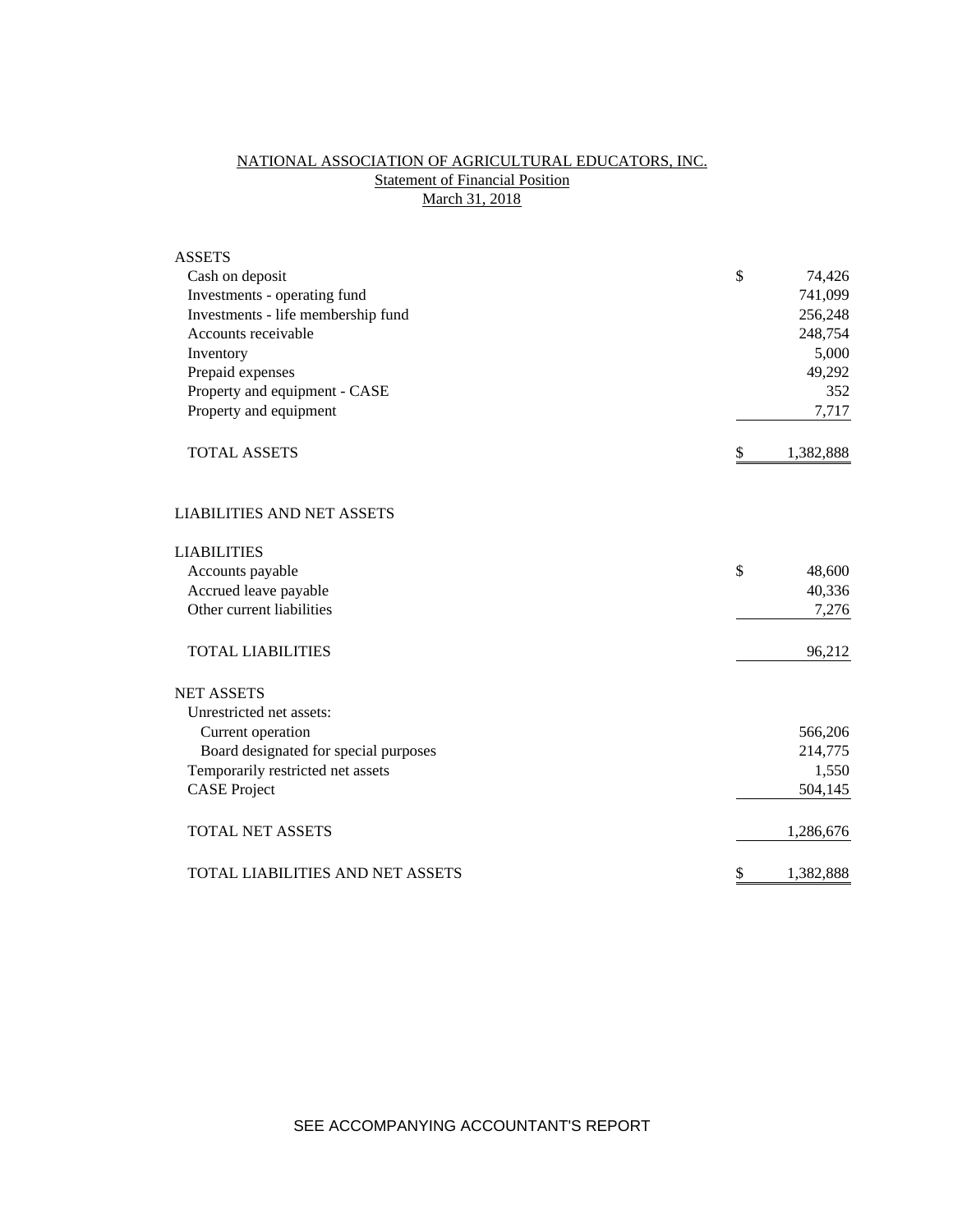### NATIONAL ASSOCIATION OF AGRICULTURAL EDUCATORS, INC. Statement of Activities For the Nine Months Ended March 31, 2018

|                                       | Unrestricted |                |    |            |             |               |              |           |
|---------------------------------------|--------------|----------------|----|------------|-------------|---------------|--------------|-----------|
|                                       |              | Current        |    | Board      | Temporarily | CASE          |              |           |
|                                       |              | Operations     |    | Designated | Restricted  | Project       |              | Total     |
| Revenue, Gains and Losses             |              |                |    |            |             |               |              |           |
| Membership dues                       | \$           | 405,557        | \$ | 1,260      | \$          | \$            | $\mathbb{S}$ | 406,817   |
| Convention registration               |              | 127,428        |    |            |             |               |              | 127,428   |
| Sponsorship and awards                |              | 19,226         |    |            |             |               |              | 19,226    |
| Merchandise sales                     |              | 3,174          |    |            |             |               |              | 3,174     |
| Contributions                         |              |                |    |            |             |               |              |           |
| Management fees                       |              | 3,000          |    |            |             |               |              | 3,000     |
| Net realized and unrealized           |              |                |    |            |             |               |              |           |
| gains (losses) on securities          |              | 65,433         |    |            |             |               |              | 65,433    |
| Interest and dividends                |              | 24,337         |    |            |             |               |              | 24,337    |
| FFA Foundation projects               |              | 164,000        |    |            |             |               |              | 164,000   |
| CASE Program income                   |              |                |    |            |             | 1,242,299     |              | 1,242,299 |
| Other income                          |              | 425,242        |    |            |             |               |              | 425,242   |
| Total Revenue, Gaines and Losses      |              | 1,237,397      |    | 1,260      |             | 1,242,299     |              | 2,480,956 |
| Net Assets Released from Restrictions |              |                |    |            |             |               |              |           |
| Total Revenue, Gains and Losses       |              |                |    |            |             |               |              |           |
| and Reclassifications                 |              | 1,237,397      |    | 1,260      |             | 1,242,299     |              | 2,480,956 |
| Expenses                              |              |                |    |            |             |               |              |           |
| General expenses                      |              | 1,212,558      |    |            |             |               |              | 1,212,558 |
| FFA Foundation projects               |              | 87,681         |    |            |             |               |              | 87,681    |
| <b>CASE</b> Program expenses          |              | $\overline{a}$ |    |            |             | 1,028,021     |              | 1,028,021 |
| Convention expenses                   |              | 155,538        |    |            |             |               |              | 155,538   |
| Total expenses                        |              | 1,455,777      |    |            |             | 1,028,021     |              | 2,483,798 |
|                                       |              |                |    |            |             |               |              |           |
| INCREASE (DECREASE) IN NET ASSETS     |              | (218, 380)     |    | 1,260      |             | 214,278       |              | (2,842)   |
| NET ASSETS AT BEGINNING OF PERIOD     |              | 784,586        |    | 213,515    | 1,550       | 289,867       |              | 1,289,518 |
| NET ASSETS AT END OF PERIOD           | \$           | 566.206        | \$ | 214,775    | \$<br>1,550 | \$<br>504,145 | \$           | 1,286,676 |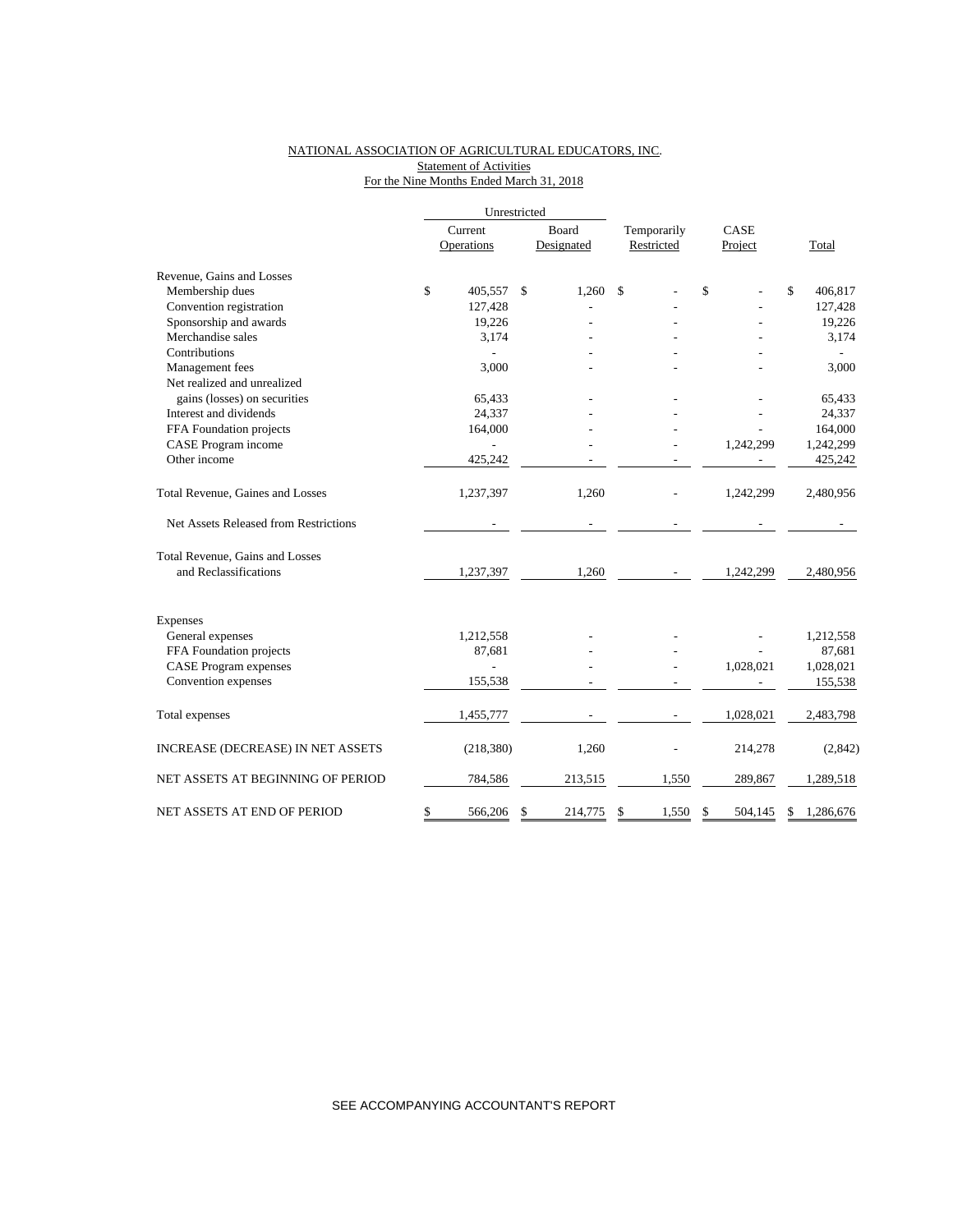## NATIONAL ASSOCIATION OF AGRICULTURAL EDUCATORS, INC. Schedule of Actual vs. Budget

| For the One and Nine Months Ended March 31, 2018 |  |  |
|--------------------------------------------------|--|--|
|                                                  |  |  |

|                                                       |    | <b>MONTH</b><br><b>ACTUAL</b> |  | <b>MONTH</b><br><b>BUDGET</b>     |  | <b>MONTH</b><br><b>\$VARIANCE</b> | YEAR TO DATE<br>ACTUAL |                          | <b>YEAR</b><br><b>BUDGET</b> |                | <b>YEAR</b><br><b>\$VARIANCE</b> |                      |
|-------------------------------------------------------|----|-------------------------------|--|-----------------------------------|--|-----------------------------------|------------------------|--------------------------|------------------------------|----------------|----------------------------------|----------------------|
| <b>REVENUE</b>                                        |    |                               |  |                                   |  |                                   |                        |                          |                              |                |                                  |                      |
| Member dues                                           | \$ | $6,535$ \$                    |  | 33,704 \$                         |  | $(27,169)$ \$                     |                        | 393,317 \$               |                              | 404,445 \$     |                                  | (11, 128)            |
| Corporate membership dues                             |    | 750                           |  | 2,625                             |  | (1, 875)                          |                        | 13,500                   |                              | 31,500         |                                  | (18,000)             |
| Upper division scholarships                           |    | ÷,                            |  | 1,833                             |  | (1, 833)                          |                        | $\blacksquare$           |                              | 22,000         |                                  | (22,000)             |
| Delmar scholarships                                   |    |                               |  | 625                               |  | (625)                             |                        |                          |                              | 7,500          |                                  | (7,500)              |
| Foundation management fees                            |    | $\overline{a}$                |  | 8,333                             |  | (8, 333)                          |                        | 3,000                    |                              | 100,000        |                                  | (97,000)             |
| Interest and dividends                                |    | 1,189                         |  | 2,917                             |  | (1,728)                           |                        | 18,497                   |                              | 35,000         |                                  | (16, 503)            |
| Net realized and unrealized                           |    |                               |  |                                   |  |                                   |                        |                          |                              |                |                                  |                      |
| gains (losses) on securities                          |    | (12, 840)                     |  |                                   |  | (12, 840)                         |                        | 65,433                   |                              |                |                                  | 65,433               |
| Merchandise sales                                     |    | $\overline{\phantom{a}}$      |  | 500                               |  | (500)                             |                        | 3,174                    |                              | 6,000          |                                  | (2,826)              |
| Investment income, Life Fund                          |    | 400                           |  | 1,000                             |  | (600)                             |                        | 5,840                    |                              | 12,000         |                                  | (6,160)              |
| Contributions, Legislative Fund                       |    |                               |  |                                   |  |                                   |                        |                          |                              |                |                                  |                      |
| Miscellaneous income                                  |    | 1,500                         |  | 750                               |  | 750                               |                        | (2,101)                  |                              | 9,000          |                                  | (11, 101)            |
| Scholarship raffle proceeds                           |    | ÷,                            |  | $\sim$                            |  |                                   |                        | $\omega$                 |                              |                |                                  |                      |
| Student teacher scholarship revenue                   |    |                               |  | $\sim$                            |  |                                   |                        | 27,000                   |                              | ÷,             |                                  | 27,000               |
| National Teach Ag Campaign                            |    |                               |  | 37,500                            |  | (37,500)                          |                        | 99,220                   |                              | 450,000        |                                  | (350, 780)           |
| Teacher crisis fund                                   |    | 10                            |  | $\overline{\phantom{a}}$          |  | 10                                |                        | 16,365                   |                              | $\overline{a}$ |                                  | 16,365               |
| <b>BFRDP</b> Grant                                    |    |                               |  | $\overline{\phantom{a}}$          |  | $\equiv$                          |                        | $\blacksquare$           |                              | ÷,             |                                  |                      |
| AEM business manager stipend                          |    |                               |  | 333                               |  | (333)                             |                        | ÷                        |                              | 4,000          |                                  | (4,000)              |
| DuPont agriscience revenue                            |    |                               |  | $\omega$                          |  | $\omega$                          |                        | 172,867                  |                              | $\omega$       |                                  | 172,867              |
| DuPont - non foundation                               |    |                               |  | $\sim$                            |  | $\sim$                            |                        | 57,748                   |                              | ÷,             |                                  | 57,748               |
| NPS National Ag Ed leadership dinner                  |    |                               |  | 352                               |  | (352)                             |                        | $\equiv$                 |                              | 4,225          |                                  | (4,225)              |
| CASE management fee                                   |    |                               |  | 2,000                             |  | (2,000)                           |                        | $\sim$                   |                              | 24,000         |                                  | (24,000)             |
| Council MMM management fee                            |    |                               |  | 417                               |  | (417)                             |                        |                          |                              | 5,000          |                                  | (5,000)              |
| Teach AG non-foundation revenue                       |    | 960                           |  | $\overline{a}$                    |  | 960                               |                        | 5,443                    |                              | L.             |                                  | 5,443                |
| FFA Foundation project - TTTK                         |    | ÷,                            |  | 4,375                             |  | (4,375)                           |                        | 65,600                   |                              | 52,500         |                                  | 13,100               |
| FFA Foundation project - OPAP                         |    |                               |  | 917                               |  | (917)                             |                        | $\sim$                   |                              | 11,000         |                                  | (11,000)             |
| FFA Foundation project - OMSP                         |    |                               |  | 917                               |  | (917)                             |                        | $\bar{\phantom{a}}$      |                              | 11,000         |                                  | (11,000)             |
| FFA Foundation project - OT                           |    |                               |  | 917                               |  | (917)                             |                        | 8,200                    |                              | 11,000         |                                  | (2,800)              |
| FFA Foundation project - OYM                          |    |                               |  | 917                               |  | (917)                             |                        | 16,400                   |                              | 11,000         |                                  | 5,400                |
| FFA Foundation project - Lifetime Achievement         |    |                               |  | 208                               |  | (208)                             |                        | 13,120                   |                              | 2,500          |                                  | 10,620               |
| FFA Foundation project - Outstanding Service Citation |    |                               |  |                                   |  |                                   |                        |                          |                              | L.             |                                  | $\omega$             |
| FFA Foundation teacher workshop                       |    |                               |  | 1,667                             |  | (1,667)                           |                        | $\overline{\phantom{a}}$ |                              | 20,000         |                                  | (20,000)             |
| FFA Foundation upper division scholarships            |    |                               |  |                                   |  |                                   |                        |                          |                              |                |                                  |                      |
| FFA Foundation Agriscience Teacher                    |    |                               |  | 2,050                             |  | (2,050)                           |                        | 24,600                   |                              | 24,600         |                                  |                      |
| FFA Foundation NATAA/NAII                             |    |                               |  | 10,000                            |  | (10,000)                          |                        | $\blacksquare$           |                              | 120,000        |                                  | (120,000)            |
| FFA Foundation project - XLR8                         |    |                               |  | 2,000                             |  | (2,000)                           |                        |                          |                              | 24,000         |                                  | (24,000)             |
| FFA Foundation communities of practice                |    |                               |  | 4,783                             |  | (4,783)                           |                        | 36,080                   |                              | 57,400         |                                  | (21, 320)            |
| FFA Foundation convention internet lounge             |    |                               |  | $\overline{\phantom{a}}$          |  | 102,606                           |                        | 214,278                  |                              | ÷,             |                                  |                      |
| CASE program net income                               |    | 102,606<br>10,619             |  | $\overline{\phantom{a}}$<br>4,870 |  | 5,749                             |                        | 39,816                   |                              | L.<br>58,450   |                                  | 214,278<br>(18, 634) |
| Convention net income                                 |    |                               |  |                                   |  |                                   |                        |                          |                              |                |                                  |                      |
| TOTAL REVENUE                                         |    | 111,729                       |  | 126,510                           |  | (14, 781)                         |                        | 1,297,397                |                              | 1,518,120      |                                  | (220, 723)           |
| <b>EXPENSES</b>                                       |    |                               |  |                                   |  |                                   |                        |                          |                              |                |                                  |                      |
| Salaries                                              |    | 36,552                        |  | 31,166                            |  | 5,386                             |                        | 344,083                  |                              | 373,987        |                                  | (29,904)             |
| Taxes and benefits                                    |    | 8,487                         |  | 8,568                             |  | (81)                              |                        | 66,034                   |                              | 102,817        |                                  | (36, 783)            |
| Computer service                                      |    | 2,550                         |  | 667                               |  | 1,883                             |                        | 18,322                   |                              | 8,000          |                                  | 10,322               |
| Telephone                                             |    | 253                           |  | 500                               |  | (247)                             |                        | 3,769                    |                              | 6,000          |                                  | (2, 231)             |
| Accounting                                            |    | 700                           |  | 1,367                             |  | (667)                             |                        | 13,550                   |                              | 16,400         |                                  | (2, 850)             |
| Depreciation                                          |    | 244                           |  | 333                               |  | (89)                              |                        | 2,197                    |                              | 4,000          |                                  | (1,803)              |
| Rent                                                  |    | $\overline{\phantom{a}}$      |  | 833                               |  | (833)                             |                        | 10,050                   |                              | 10,000         |                                  | 50                   |
| Insurance                                             |    | 1,929                         |  | 833                               |  | 1,096                             |                        | 7,929                    |                              | 10,000         |                                  | (2,071)              |
| Legal                                                 |    | $\blacksquare$                |  | 83                                |  | (83)                              |                        | $\equiv$                 |                              | 1,000          |                                  | (1,000)              |
| Office Supplies                                       |    | 541                           |  | 1,083                             |  | (542)                             |                        | 8,505                    |                              | 13,000         |                                  | (4, 495)             |
| Bank charges and investment fees                      |    | $\blacksquare$                |  | $\,8\,$                           |  | (8)                               |                        | 6,829                    |                              | 100            |                                  | 6,729                |
| Printing, general                                     |    | 332                           |  | 250                               |  | 82                                |                        | 2,591                    |                              | 3,000          |                                  | (409)                |
| Staff training                                        |    | 450                           |  | 42                                |  | 408                               |                        | 1,113                    |                              | 500            |                                  | 613                  |
| Taxes and licenses                                    |    | $\blacksquare$                |  | $\overline{4}$                    |  | (4)                               |                        | $\omega_{\rm c}$         |                              | 50             |                                  | (50)                 |
| Membership and contributions                          |    | $\overline{\phantom{a}}$      |  | 1,667                             |  | (1,667)                           |                        | 16,986                   |                              | 20,000         |                                  | (3,014)              |
| Travel, staff                                         |    | 523                           |  | 2,917                             |  | (2, 394)                          |                        | 10,310                   |                              | 35,000         |                                  | (24,690)             |

(Continued)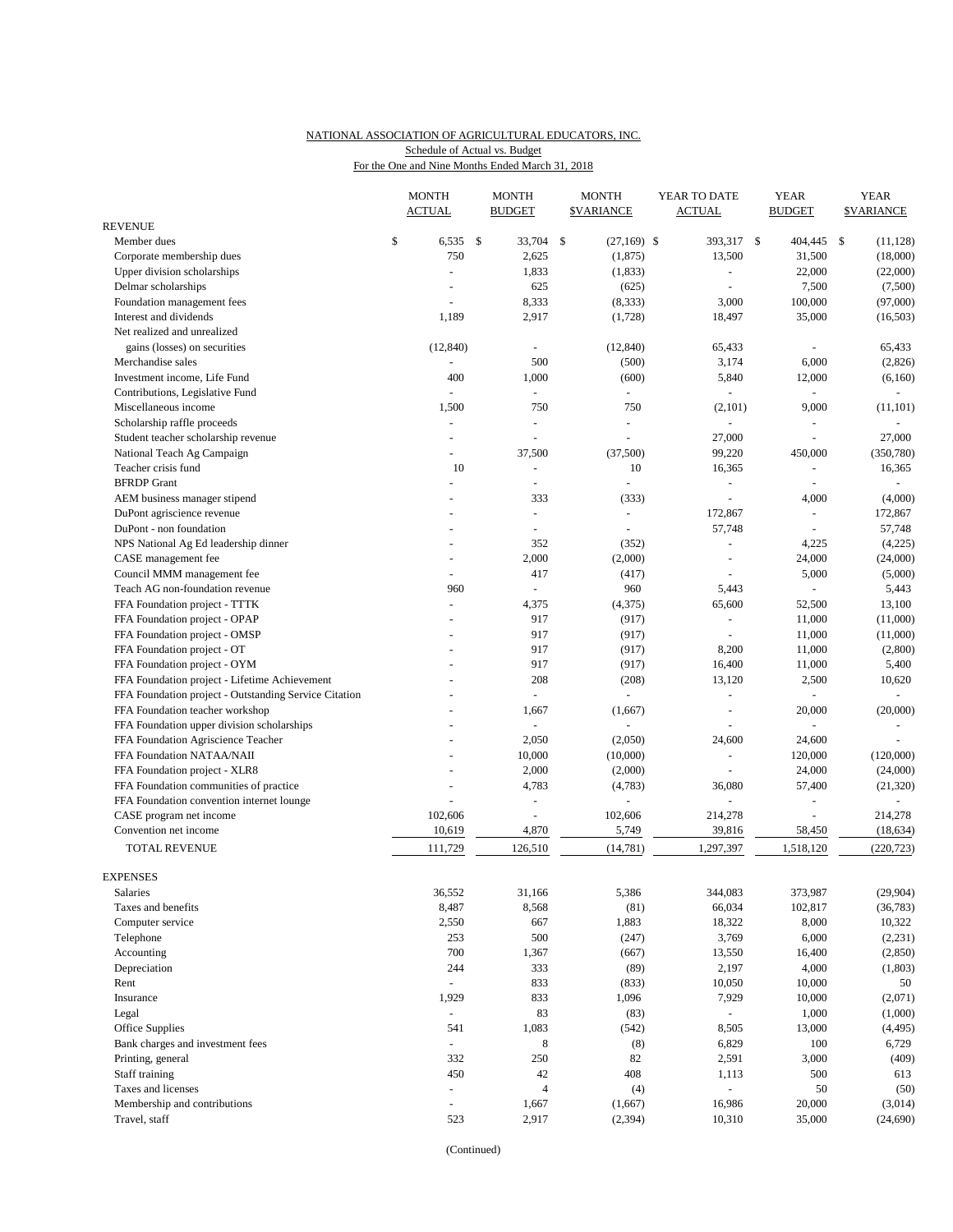### NATIONAL ASSOCIATION OF AGRICULTURAL EDUCATORS, INC. For the One and Nine Months Ended March 31, 2018 Schedule of Actual vs. Budget

|                                                       | <b>MONTH</b><br><b>ACTUAL</b> | <b>MONTH</b><br><b>BUDGET</b> | <b>MONTH</b><br><b><i>SVARIANCE</i></b> | YEAR TO DATE<br><b>ACTUAL</b> | <b>YEAR</b><br><b>BUDGET</b> | <b>YEAR</b><br><b>SVARIANCE</b> |
|-------------------------------------------------------|-------------------------------|-------------------------------|-----------------------------------------|-------------------------------|------------------------------|---------------------------------|
| Promotion and marketing                               | 859                           | 2,083                         | (1,224)                                 | 9,160                         | 25,000                       | (15, 840)                       |
| Merchandise and diaries                               | ÷,                            | 208                           | (208)                                   | 4,791                         | 2,500                        | 2,291                           |
| Photocopying                                          |                               | 8                             | (8)                                     | $\sim$                        | 100                          | (100)                           |
| Postage, general                                      | 498                           | 667                           | (169)                                   | 5,390                         | 8,000                        | (2,610)                         |
| Professional liability insurance                      | ÷.                            | 3,233                         | (3,233)                                 | 39,375                        | 38,790                       | 585                             |
| Public relations                                      | ÷,                            | 83                            | (83)                                    | 86                            | 1,000                        | (914)                           |
| Delmar scholarships                                   | L.                            | 625                           | (625)                                   | 33,000                        | 7,500                        | 25,500                          |
| Travel, regional secretaries                          | 4.603                         | 1,500                         | 3,103                                   | 8,137                         | 18,000                       | (9, 863)                        |
| Travel, board of directors                            | 2,084                         | 3,333                         | (1,249)                                 | 17,664                        | 40,000                       | (22, 336)                       |
| Nat'l Teach Ag Campaign                               | 26,922                        | 34,167                        | (7, 245)                                | 399,906                       | 410,000                      | (10,094)                        |
| FFA Foundation project - TTTK                         |                               | 3,875                         | (3,875)                                 | 41,942                        | 46,500                       | (4,558)                         |
| FFA Foundation project - OPAP                         |                               | 917                           | (917)                                   | 6,471                         | 11,000                       | (4,529)                         |
| FFA Foundation project - OMSP                         |                               | 917                           | (917)                                   | 8,555                         | 11,000                       | (2, 445)                        |
| FFA Foundation project - OT                           |                               | 917                           | (917)                                   | 8,298                         | 11,000                       | (2,702)                         |
| FFA Foundation project - OYM                          |                               | 917                           | (917)                                   | 9,327                         | 11,000                       | (1,673)                         |
| FFA Foundation project - Lifetime achievement         |                               | 208                           | (208)                                   | 1,751                         | 2,500                        | (749)                           |
| FFA Foundation project - Outstanding service citation |                               | L,                            | $\sim$                                  | 1,675                         | L.                           | 1,675                           |
| FFA Foundation teacher workshop                       |                               |                               |                                         | $\bar{\phantom{a}}$           | $\overline{a}$               | $\omega$                        |
| FFA Foundation Regional Grants                        |                               | $\overline{a}$                | $\overline{a}$                          | $\overline{a}$                | L,                           |                                 |
| FFA Foundation Agrisciense Teachers                   | $\overline{a}$                | 833                           | (833)                                   | 9,662                         | 10,000                       | (338)                           |
| FFA Foundation XLR8                                   | 89                            | 2,000                         | (1, 911)                                | 27,849                        | 24,000                       | 3,849                           |
| FFA Foundation convention internet lounge             |                               | ä,                            | $\sim$                                  | L.                            |                              | $\overline{a}$                  |
| NPS Ag Ed Leadership dinner                           |                               | 352                           | (352)                                   | $\overline{a}$                | 4,225                        | (4,225)                         |
| Upper division scholarships                           |                               | 1,833                         | (1, 833)                                |                               | 22,000                       | (22,000)                        |
| <b>TTTK</b>                                           |                               | L,                            | $\sim$                                  |                               | ÷,                           |                                 |
| DuPont Agriscience                                    |                               | L,                            | ÷,                                      | 82,599                        | L,                           | 82,599                          |
| Regional grants                                       |                               |                               |                                         |                               |                              |                                 |
| NPS expense                                           | ÷.                            | 417                           | (417)                                   | 12,494                        | 5,000                        | 7,494                           |
| Webinar expense                                       | 142                           | 42                            | 100                                     | 793                           | 500                          | 293                             |
| Teacher crisis fund                                   | 500                           | L,                            | 500                                     | 5,500                         |                              | 5,500                           |
| Communities of practice expense                       | $\overline{a}$                | 3,167                         | (3,167)                                 | 37,191                        | 38,000                       | (809)                           |
| Substitute teacher hire behinds                       | $\overline{a}$                | 42                            | (42)                                    | $\blacksquare$                | 500                          | (500)                           |
| Website                                               | $\overline{a}$                | 1,500                         | (1,500)                                 | 4,194                         | 18,000                       | (13,806)                        |
| <b>NATAA</b>                                          |                               | 10,000                        | (10,000)                                | 6,000                         | 120,000                      | (114,000)                       |
| <b>BFRDP</b> expense                                  | L,                            | ÷,                            | $\sim$                                  | $\overline{\phantom{a}}$      | $\bar{a}$                    | $\sim$                          |
| <b>BFPD</b> contract labor                            | ÷.                            | L,                            | $\overline{a}$                          | $\overline{\phantom{a}}$      | L.                           |                                 |
| Credit card expense                                   | 263                           | 333                           | (70)                                    | 3,362                         | 4,000                        | (638)                           |
| Storage                                               | L.                            | ÷,                            |                                         | 2,269                         | L,                           | 2,269                           |
| Professional development                              |                               | ÷,                            |                                         | L,                            | L.                           | $\omega$                        |
| Ag ed opportuinty fund                                |                               |                               |                                         | 500                           |                              | 500                             |
| Miscellaneous                                         |                               |                               |                                         | 30                            |                              | 30                              |
| TOTAL EXPENSES                                        | 88,521                        | 124,498                       | (35, 977)                               | 1,300,239                     | 1,493,969                    | (193, 730)                      |
| NET INCOME (LOSS)                                     | \$<br>23,208                  | \$<br>2,012                   | \$<br>21,196                            | \$<br>(2,842)                 | \$<br>24,151                 | \$<br>(26,993)                  |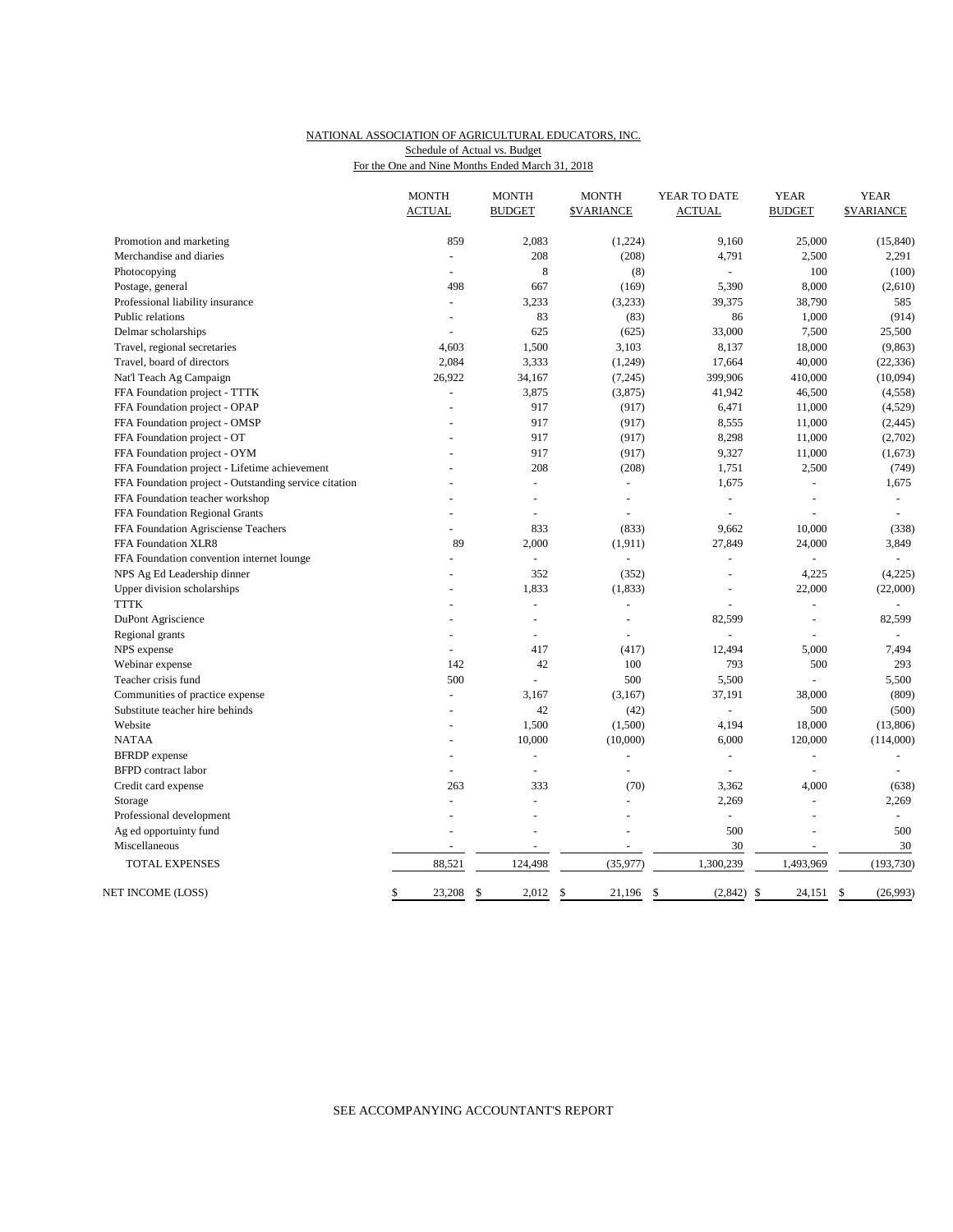#### NATIONAL ASSOCIATION OF AGRICULTURAL EDUCATORS, INC. Schedule of Convention Revenue and Expenses For the One and Nine Months Ended March 31, 2018

|                                           | <b>MONTH</b><br><b>ACTUAL</b> | <b>MONTH</b><br><b>BUDGET</b> | <b>MONTH</b><br><b>SVARIANCE</b> | YEAR TO DATE<br><b>ACTUAL</b> | <b>YEAR</b><br><b>BUDGET</b> | <b>YEAR</b><br><b>SVARIANCE</b> |
|-------------------------------------------|-------------------------------|-------------------------------|----------------------------------|-------------------------------|------------------------------|---------------------------------|
| <b>REVENUE</b>                            |                               |                               |                                  |                               |                              |                                 |
| Convention, registration                  | \$                            | 9,583<br>\$                   | S<br>$(9,583)$ \$                | 127,428 \$                    | 115,000 \$                   | 12,428                          |
| Convention, trade show                    |                               |                               |                                  | 3,600                         |                              | 3,600                           |
| Convention, sponsorships - FFA Foundation |                               | 5.000                         | (5,000)                          | 45,100                        | 60,000                       | (14,900)                        |
| Convention, host state social             |                               |                               |                                  |                               |                              |                                 |
| Convention, sponsorships                  |                               | 2,000                         | (2,000)                          | 19,226                        | 24,000                       | (4, 774)                        |
| <b>TOTAL REVENUE</b>                      |                               | 16,583                        | (16, 583)                        | 195,354                       | 199,000                      | (3,646)                         |
| <b>EXPENSES</b>                           |                               |                               |                                  |                               |                              |                                 |
| Convention, plaques and trophies          |                               | 167                           | (167)                            | 1,936                         | 2,000                        | (64)                            |
| Convention, printing                      |                               | ٠                             |                                  | 3,083                         |                              | 3,083                           |
| Convention, awards                        |                               | 833                           | (833)                            | 10,642                        | 10,000                       | 642                             |
| Convention, miscellaneous                 | (44, 112)                     |                               | (44, 112)                        |                               |                              |                                 |
| Convention, meal functions                |                               | 833                           | (833)                            | 1.000                         | 10,000                       | (9,000)                         |
| Convention, promotion and marketing       |                               | 167                           | (167)                            | 8,874                         | 2,000                        | 6,874                           |
| Convention, postage and shipping          |                               | 167                           | (167)                            | 1.128                         | 2.000                        | (872)                           |
| Convention, equipment rental              | 33,493                        | 1.667                         | 31,826                           | 34,235                        | 20,000                       | 14,235                          |
| Convention, host state social             |                               |                               |                                  |                               |                              |                                 |
| Convention, committee expense             |                               | 379                           | (379)                            | 3,015                         | 4,550                        | (1, 535)                        |
| Convention, sponsorships - FFA Foundation |                               | 4,583                         | (4,583)                          | 59,456                        | 55,000                       | 4,456                           |
| Convention, travel/board of directors     |                               | 1,917                         | (1,917)                          | 19,024                        | 23,000                       | (3,976)                         |
| Convention, staff travel                  |                               | 1,000                         | (1,000)                          | 13,145                        | 12,000                       | 1,145                           |
| <b>TOTAL EXPENSES</b>                     | (10,619)                      | 11,713                        | (22, 332)                        | 155,538                       | 140,550                      | 14,988                          |
| NET INCOME (LOSS)                         | 10,619<br>S.                  | 4,870<br>S.                   | 5,749<br>\$                      | 39.816<br>S                   | 58,450<br>£.                 | (18, 634)<br>S                  |